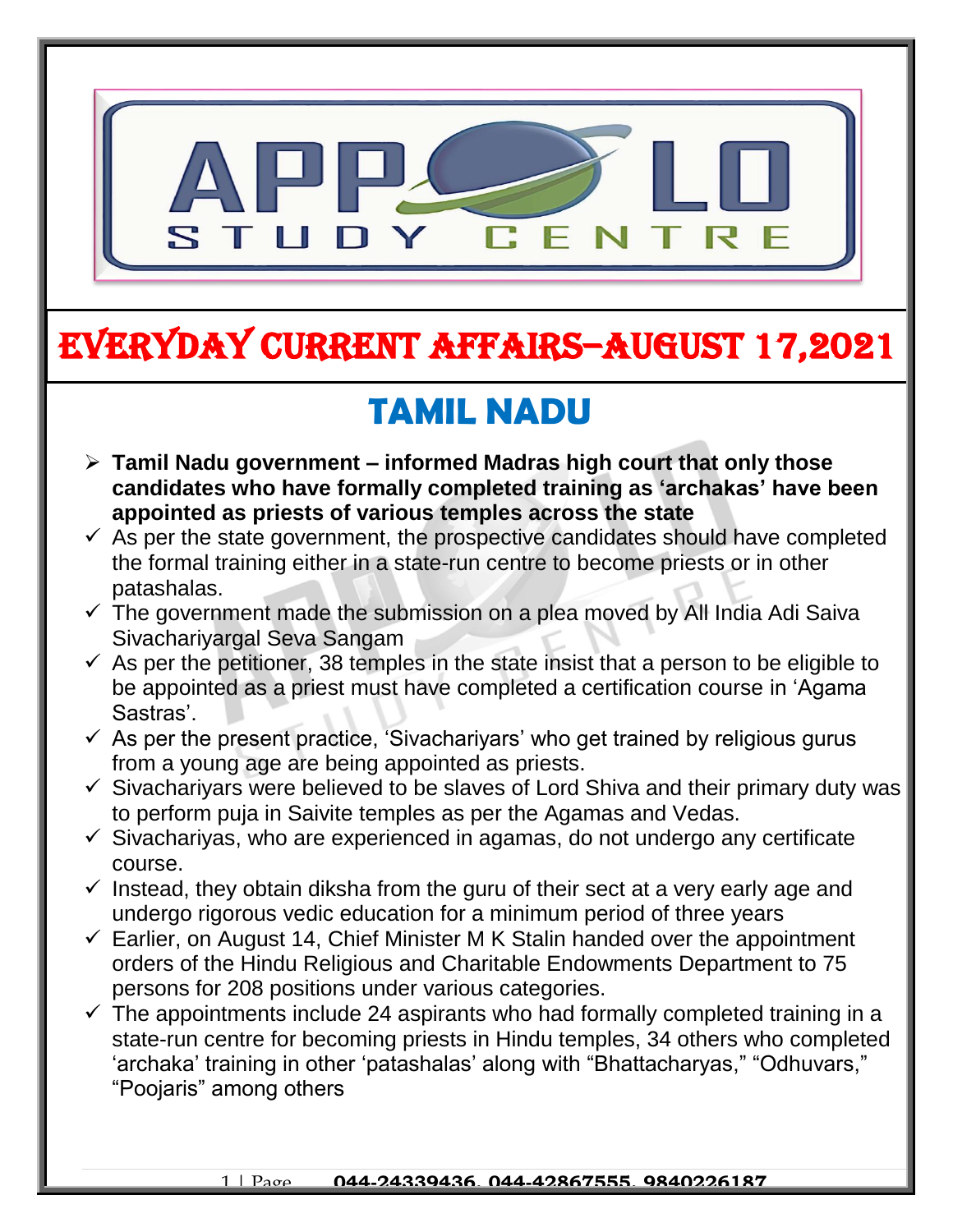

- $\checkmark$  Bhattacharyas are Vaishanaite priests, while Odhuvars are trained in Tamil Shaivite tradition to recite and sing devotional hymns composed by Shaivite saints in praise of Lord Shiva.
- $\checkmark$  Of the 24 aspirants, 5 belong to scheduled communities and this is the first time men from scheduled communities were appointed as priests in temples under the State's management
- $\checkmark$  Also, it is the second time a woman has been appointed an 'odhuvar' in a Hindu temple, after 2007 when the first woman odhuvar was appointed.
- $\checkmark$  28-year old Suhanjana Gopinath took the position of odhuvar at Dhenupureeswarar Temple at Madambakkam in Chennai
- $\checkmark$  In the year 2006, the DMK government under late Chief Minister Dr Kalaignar M Karunanidhi had issued a Government Order for the appointment of persons belonging to all Hindu castes as priests in temples
- $\checkmark$  The party had assured in the run up to the April 6 Assembly polls that it would appoint persons belonging to all castes, who have completed training as priests in temples
- $\checkmark$  Before the present appointments, only two priests who were trained for one-andhalf years at the Archaka training school in Tiruvannamalai since 2008 were appointed
- $\checkmark$  Marisamy, the first priest was appointed in 2018 at Ayyappan temple in Madurai, while the second priest Thyagarajan was appointed in 2020 at Ganesha temple also in Madurai.
- $\checkmark$  In 1970, EV Ramaswami, fondly called as Periyar, insisted that all caste members should become temple priests, saying not allowing them to perform prayers is 'discriminatory'

#### **STATES**

- **Maharashtra government - announces a new award named "Rajiv Gandhi Award for Excellence in Information Technology (IT)".**
- $\checkmark$  The new award named after the former prime minister will be given to companies and institutions for outstanding performance in the Information and Technology (IT) sector.
- $\checkmark$  The award will be given every year on August 20, the birth anniversary of Rajiv Gandhi.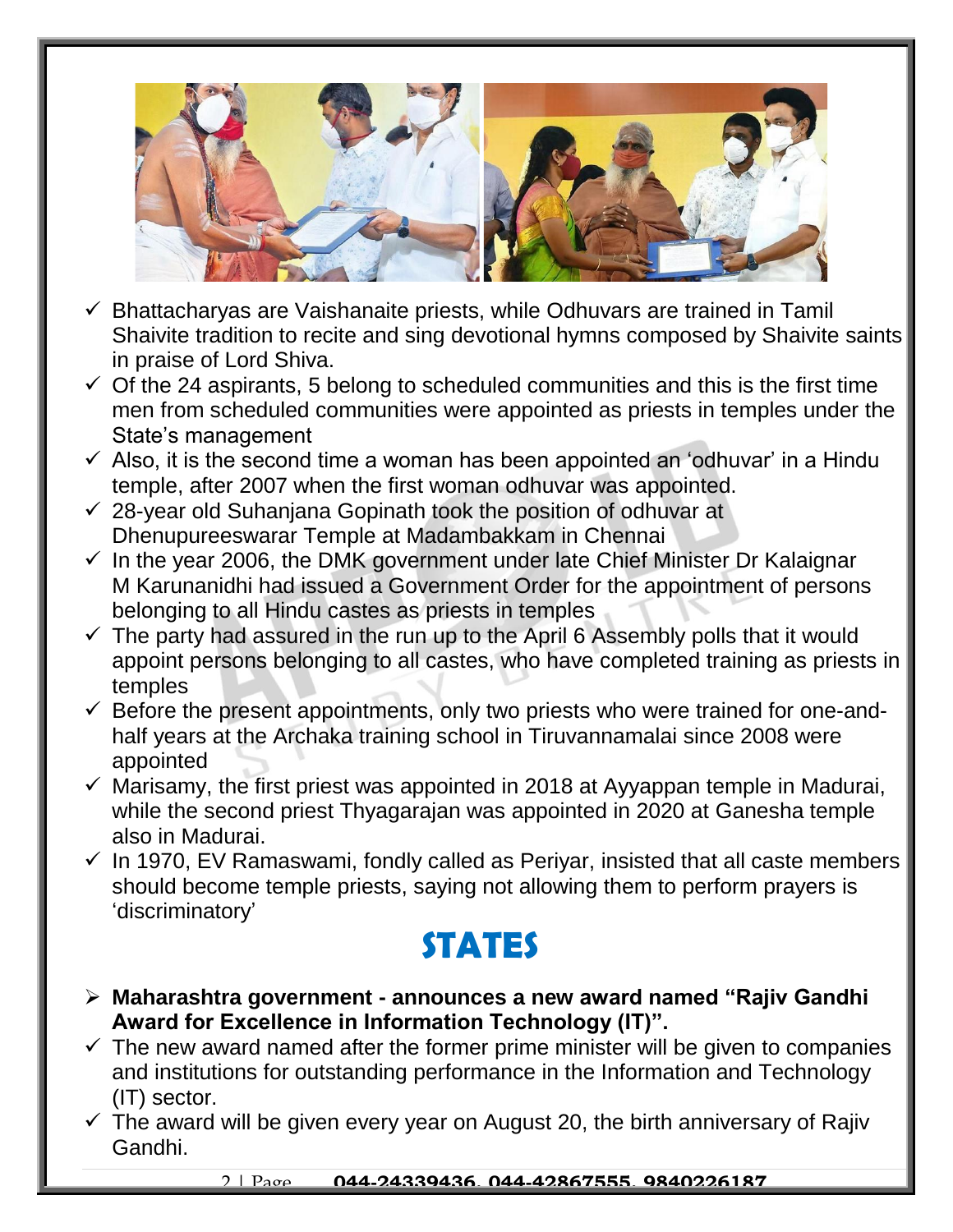- $\checkmark$  Maharashtra IT Corporation Limited (MAHA-IT), the state government enterprise, has been appointed the nodal agency to propose the award
- $\checkmark$  Recently, the Union government dropped Rajiv Gandhi's name from the Khel Ratna award and renamed India's highest sporting honour after Major Dhyan Chand, the legendary hockey player
- $\checkmark$  The youngest PM of the country, Rajiv Gandhi, served as the sixth prime minister of India from 1984 to 1989
- $\checkmark$  He is widely credited for starting a telecom revolution in India and encouraging the use of Information Technology

#### **NATIONAL**

- **India - is likely to have new national ambient air quality standards (NAAQS) in 2022**
- $\checkmark$  The new standard will incorporate more pollutants, including ultra-fine particulate matter of less than PM2.5.
- $\checkmark$  The Central Pollution Control Board (CPCB) has awarded the work of updating NAAQS to the IIT Kanpur-led team of experts, including scientists from IIT Delhi, National Physical Laboratory (NPL), NEERI and AIIMS.
- $\checkmark$  The team will recommend the revised standards by fine-tuning and broadening the pollutants' base within the next 12 months
- $\checkmark$  India's first NAAQS was adopted in 1982
- $\checkmark$  It was subsequently revised in 1994 and 2009, including eight more pollutants particulate matters (PM2.5 and PM10), sulphur dioxide, nitrogen dioxide, carbon monoxide, benzene, ammonia and ozone.
- $\checkmark$  The expert group will examine the criteria adopted by different countries and WHO's quidelines before arriving at its final suggestions.
- $\checkmark$  The scientists will also factor in India's geographical position and meteorological conditions while recommending updates for the NAAQS.
- **The government - has reduced the loans disbursement target under the PM Mudra Yojana (PMMY) at Rs 3 trillion for the current financial year as compared to Rs 3.21 trillion sanctioned in FY21**
- $\checkmark$  Under the scheme, credit up to Rs 10 lakh is provided by banks and non-banking financial companies to small and new businesses.
- $\checkmark$  The loans are given for income-generating activities in manufacturing, trading and services sectors and for activities allied to agriculture
- $\checkmark$  The government has sanctioned loans of Rs 15.5 lakh crore under PMMY since its inception in April 2015.
- $\checkmark$  In FY21, Rs 3.12 trillion were disbursed to entrepreneurs out of the total sanctioned loans to the tune of Rs. 3.21 trillion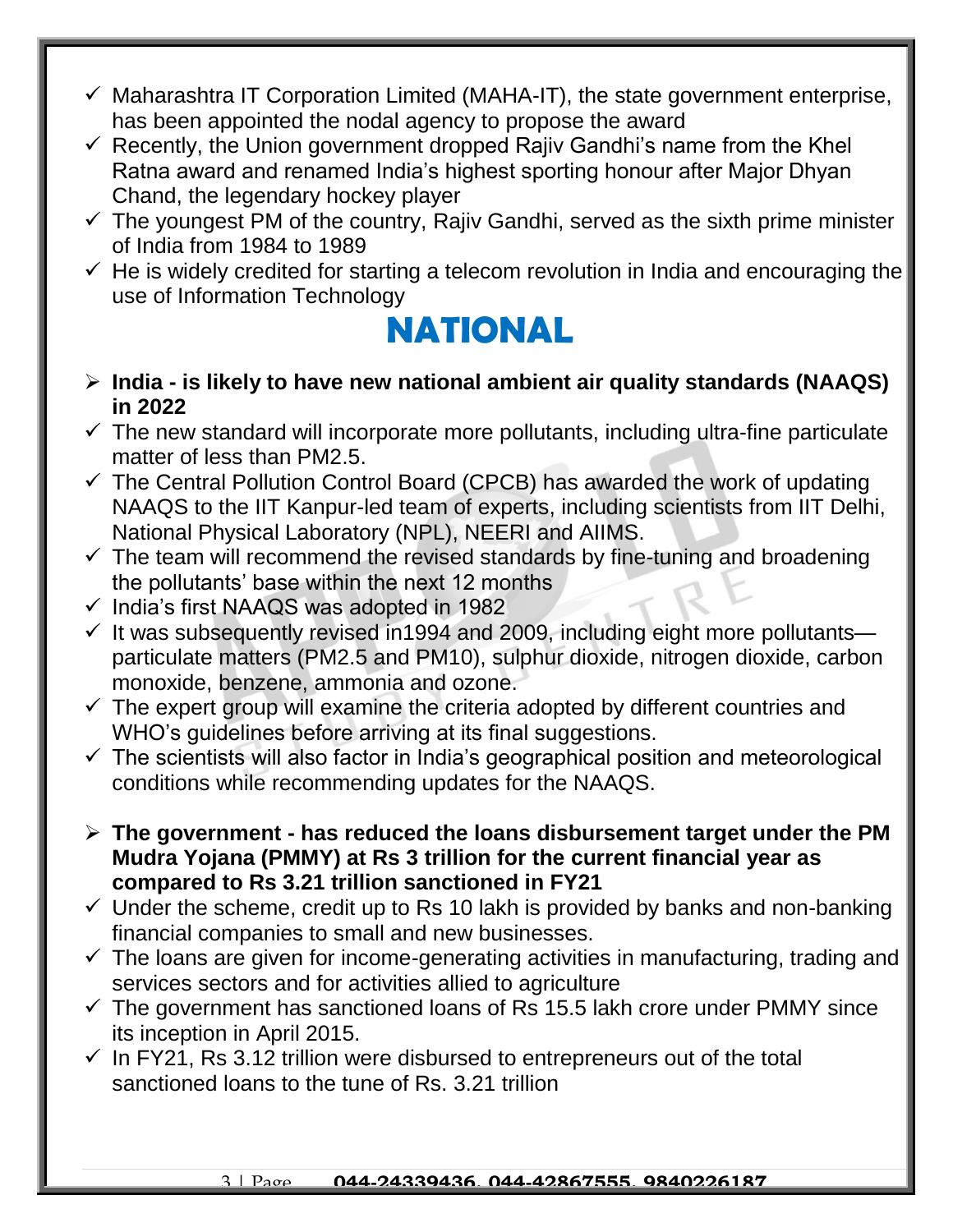- $\checkmark$  The figure was even higher in the FY 2019-20 with total loans sanctioned at Rs 3.37 trillion, out of which loans worth Rs 3.29 trillion were disbursed to entrepreneurs
- $\checkmark$  In FY22, loans worth Rs 3,804 crore have been sanctioned by 13 public sector banks (PSBs) as on June 25.
- $\checkmark$  In FY21, loans worth Rs 9.5 trillion were disbursed to MSMEs, which was significantly higher than FY20 when Rs 6.8 trillion in loans were disbursed
- $\checkmark$  The government has recently informed the Parliament that Rs 167 crore has been sanctioned by public sector banks under the Stand Up India scheme in the current FY as on June 28.
- $\checkmark$  Stand Up India scheme provides credit of Rs 10 lakh to Rs 1 crore for setting up greenfield enterprises in manufacturing trading or services sector and activities allied to agriculture.
- $\checkmark$  However, public sector banks (PSBs) have seen a sharp surge in the amount of Mudra loans turning into non-performing assets (NPAs) over the last three years.
- $\checkmark$  NPAs in Mudra loans had jumped to Rs 18,835 crore in 2019-20, from Rs 11,483 crore in 2018-19 and Rs 7,277 in 2017-18, as per the Finance Ministry
- $\checkmark$  PMMY was launched by government in 2015 to disburse loans through a financial institution called MUDRA - Micro Units Development & Refinance Agency Ltd.
- **India and World Bank – recently signed a \$250 million project to make existing dams safe and resilient in the country**
- $\checkmark$  The Union government, Central Water Commission and representatives from 10 participating states have signed the agreement with the World Bank for ensuring the long-term safety and performance of dams across the country.
- $\checkmark$  The Cabinet Committee on Economic Affairs recently approved the second and third phases of Rs.10,211 crore Dam Rehabilitation and Improvement Project (DRIP) to improve the safety and operational performance of 736 dams across the country.
- $\checkmark$  The project will be implemented in approximately 120 dams across the states of Chhattisgarh, Gujarat, Kerala, Madhya Pradesh, Maharashtra, Manipur, Meghalaya, Odisha, Rajasthan, and Tamil Nadu, and at the national level through the Central Water Commission (CWC)
- $\checkmark$  The \$250 million loan has a maturity of 13 years, including a grace period of 6 years.
- $\checkmark$  The Second Dam Rehabilitation and Improvement Project (DRIP-2) will strengthen dam safety by building dam safety guidelines, bring in global experience, and introduce innovative technologies.
- $\checkmark$  It also proposes to introduce a risk-based approach to dam asset management that will help to effectively allocate financial resources towards priority dam safety needs.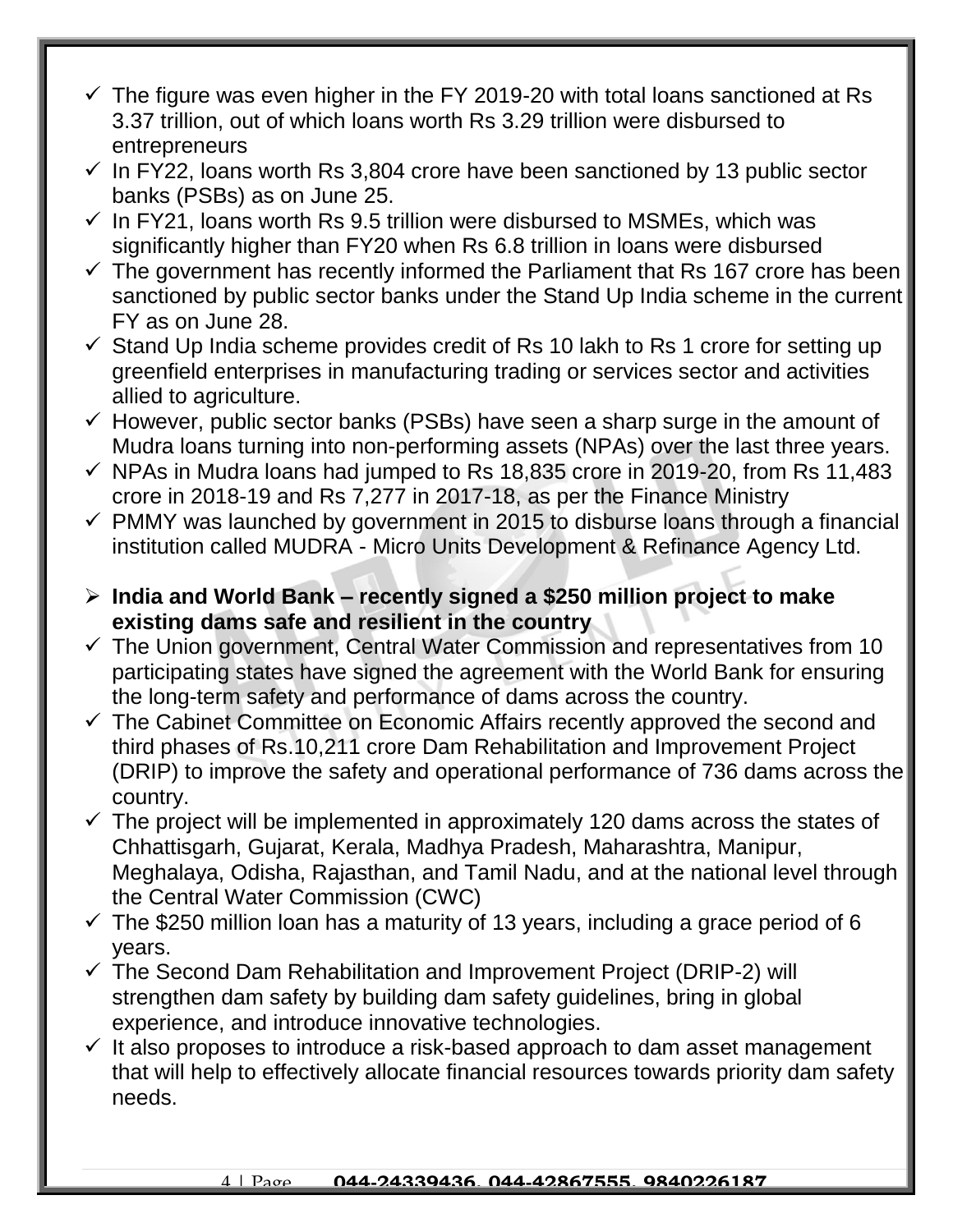- $\checkmark$  World Bank has supported the recently closed DRIP-1 (\$279 million + \$62 million Additional Financing) that improved the safety and sustainable performance of 223 dams in six states of India and one central agency
- $\checkmark$  India consists of more than 5000 large dams with a storage capacity of more than 300 billion cubic meters.
- **National Maritime Heritage Complex (NMHC) – is proposed to be conceptualized as an international tourist destination at Lothal in Gujarat**



- $\checkmark$  This was informed by minister for culture, G. Kishan Reddy in a written reply in the Rajya Sabha recently
- $\checkmark$  The centre, dedicated to the legacy of maritime heritage of the country, will have various facilities/amenities to attract tourists
- $\checkmark$  It includes the setting up of National Maritime Heritage Museum, Heritage Theme Park, Maritime Research Institute, landscaping and recreational venues
- $\checkmark$  Further, there were plans for providing digital tourism, which includes Augmented/virtual reality shows, sound and light shows, touch screen kiosks and short films related to maritime history
- $\checkmark$  Lothal was the southernmost cities of ancient Indus Valley Civilization, whose construction started in 2400 BCE.
- $\checkmark$  The city had world's oldest dock, which connected Lothal to the ancient course of Sabarmati River on the trade route of Harappan cities in Sindh and peninsula of Saurashtra.
- **Indira Gandhi International Airport, Delhi - has emerged among world's Top-50 airports in the 2021, as per the UK-based Skytrax World Airport Award rankings**

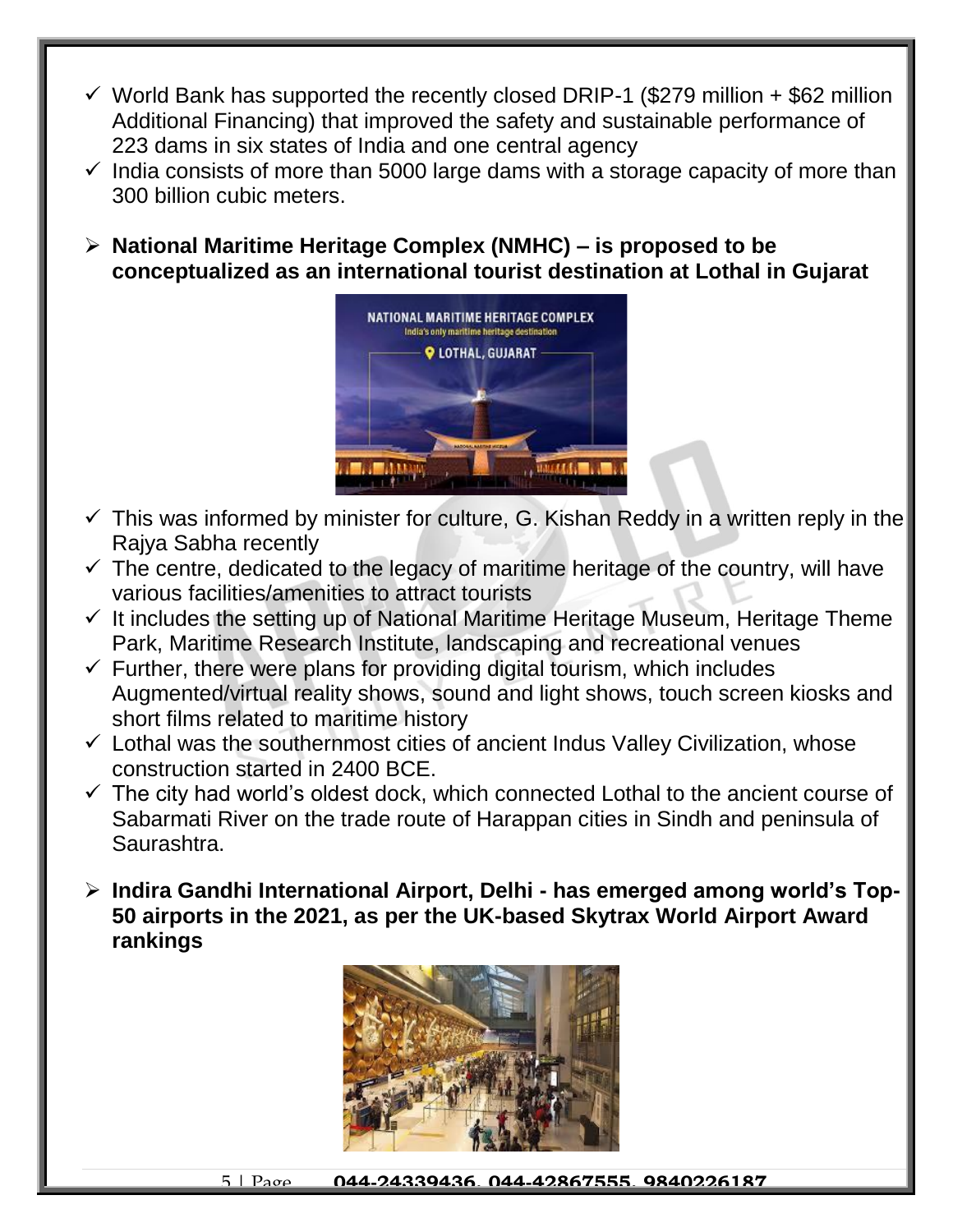- $\checkmark$  Delhi Airport, ranked at 45<sup>th</sup> position, emerged as best airport in the country for the third consecutive year.
- $\checkmark$  It was ranked at 50<sup>th</sup> position as per the rankings released in 2020
- $\checkmark$  In 2006, management of Indira Gandhi International Airport was transferred to Delhi International Airport Limited (DIAL), led by the GMR Group.
- $\checkmark$  Mumbai, Hyderabad and Bengaluru have been ranked among world's 100 best airports.
- $\checkmark$  Hyderabad has been ranked at 64<sup>th</sup>, Mumbai at 65<sup>th</sup> and Bengaluru at 71<sup>st</sup> position in this year's rankings
- $\checkmark$  These airports have been ranked at 71<sup>st</sup>, 52<sup>nd</sup> and 68<sup>th</sup> rank respectively in last year's rankings
- $\checkmark$  World's top-5 airports include Doha Hamad International Airport, Tokyo Haneda airport, Singapore Changi airport, Seoul Incheon International Airport and Tokyo Narita airport in the order.

## **INTERNATIONAL**

- **The United Arab Emirates - has approved the emergency use of Sinopharm's coronavirus vaccine for children aged 3 to 17**
- $\checkmark$  The decision to approve the vaccine for children was based on the results of clinical studies and local evaluation
- $\checkmark$  The Sinopharm immune bridge study that was launched in Abu Dhabi in June this year saw the participation of 900 children.
- $\checkmark$  The UAE has started manufacturing the vaccine under a joint venture between Sinopharm and Abu Dhabi-based technology company Group 42
- $\checkmark$  The UAE is the first country in the Middle East and North Africa region to have conducted a study of the vaccine's effectiveness for this age group
- $\checkmark$  Singapore, Hong Kong and some U.S. states have authorized shots for those aged 12 and above, while China has already authorized its Sinopharm vaccine for children aged 3 and above
- $\checkmark$  The UAE has so far approved vaccines from Moderna Inc., Pfizer Inc. and AstraZeneca Plc
- $\checkmark$  The Gulf Arab state, among the world's highest immunisation rates, had already inoculated 78.95% of the population of roughly 9 million with one dose, while 70.57% had been fully vaccinated
- $\checkmark$  The Sinopharm vaccine or BBIBP-CorV is one among two inactivated virus Covid-19 vaccines that were developed by Sinopharm's Beijing Institute of Biological Products.
- $\checkmark$  The Phase III trials of the vaccine were completed in Argentina, Egypt, Bahrain, Morocco, Peru, Pakistan and United Arab Emirates (UAE) on some 60,000 participants.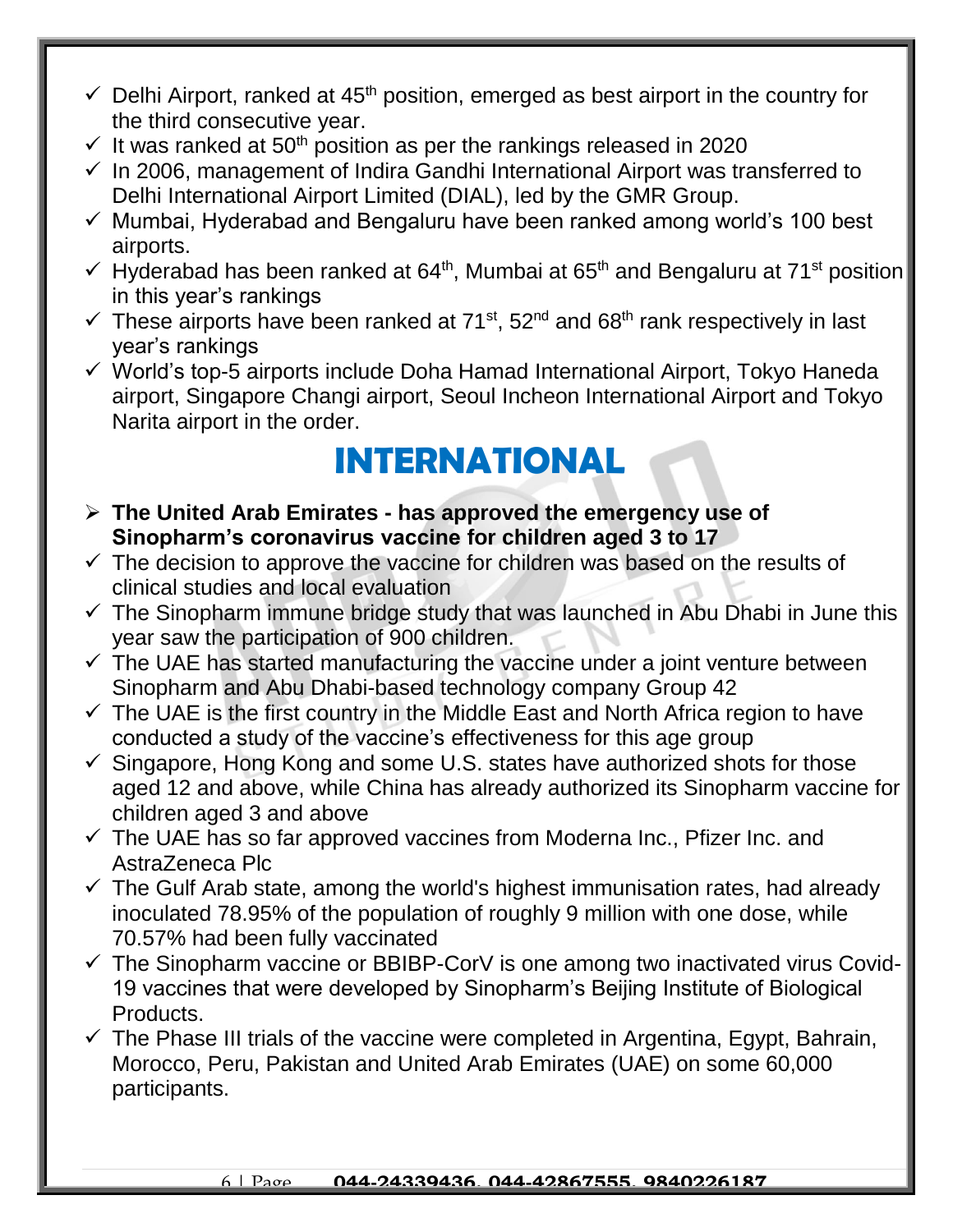- $\checkmark$  As per phase III trials in United Arab Emirates and Bahrain, BBIBP-CorV vaccine is 78.1% effective against symptomatic cases while 100% effective against severe cases.
- $\checkmark$  World Health Organization approved this vaccine for use under the COVAX initiative on May 7, 2021.
- **The UN General Assembly - approved a resolution establishing a Permanent Forum of People of African Descent recently**
- $\checkmark$  It will be a 10-member advisory body that will work closely with the Geneva-based Human Rights Council.
- $\checkmark$  Of the 10 members, five members are to be nominated by Governments and then elected by the General Assembly, and five additional members appointed by the Human Rights Council.
- $\checkmark$  The new Forum will serve as a consultation mechanism for people of African descent and other stakeholders
- $\checkmark$  Further, it will work to identify and analyze best practices, challenges, opportunities and initiatives to address issues relevant to people of African descent, including the challenge of racial discrimination
- $\checkmark$  The new body's creation comes ahead of the 20th anniversary of the September 2001 UN World Conference Against Racism in Durban, South Africa
- $\checkmark$  The first session of the Permanent Forum will be held in 2022, with subsequent annual sessions rotating between Geneva and New York.
- $\checkmark$  Earlier, in November 2014, the General Assembly officially launched the International Decade for People of African Descent (2015-2024).

## **INDIA AND OTHER COUNTRIES**

- **India and America - have signed an agreement on monsoon data analysis and cooperation to improve weather forecasts in the region**
- $\checkmark$  The agreement was signed by India's National Institute of Ocean Technology and the National Oceanic and Atmospheric Administration of the United States
- $\checkmark$  The two bodies would enhance technical cooperation in the development of the Research Moored Array for African-Asian-Australian Monsoon Analysis and Prediction (RAMA)
- $\checkmark$  Further, the Ocean Moored buoy Network in the northern Indian ocean (OMNI) will be developed for improving weather and monsoon forecasts between NOAA and India's Ministry of Earth Sciences.
- $\checkmark$  The agreement is a follow-up to the MoU signed between the Ministry of Earth Sciences and NOAA last October for Technical Cooperation in Earth Observations and Earth Sciences.
- **Bangladesh – has joined the Coalition for Disaster Resilient Infrastructure (CDRI) recently**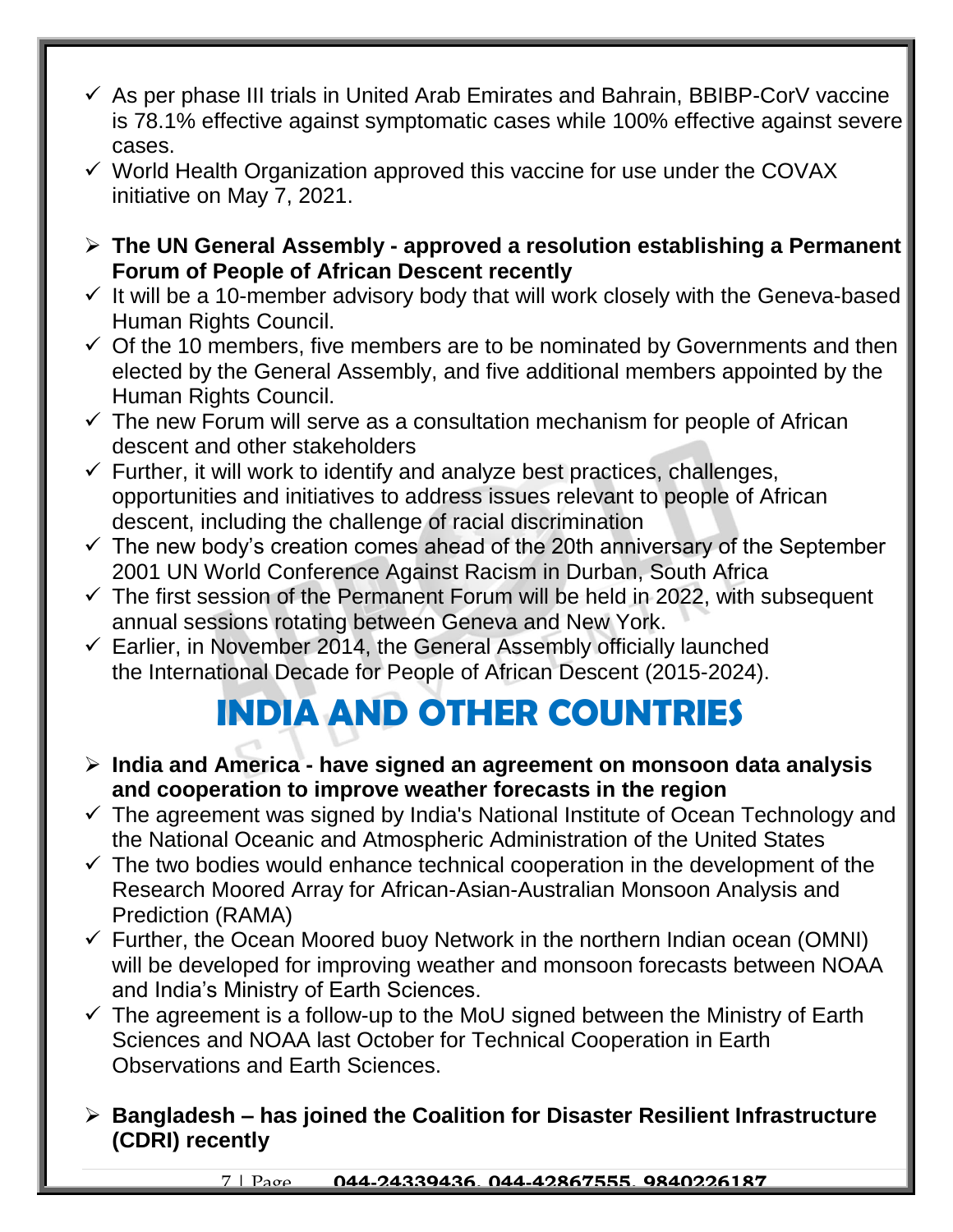- $\checkmark$  The initiative has been joined in by 25 countries and 7 international organisations as members, as on date.
- $\checkmark$  Prime Minister Narendra Modi launched the CDRI on September 23, 2019 during his speech at the UN Climate Action Summit.
- $\checkmark$  It was launched to promote resilience of new and existing infrastructure systems to climate and disaster risks to support sustainable development.
- $\checkmark$  The initiative was first proposed by the PM during 2016 Asian Ministerial Conference on Disaster Risk Reduction that was held at Vigyan Bhavan, New Delhi.
- $\checkmark$  It was conceptualised in first and second edition of the International Workshop on Disaster Resilient Infrastructure (IWDRI) held in 2018-19.
- $\checkmark$  The IWDRI was organised by National Disaster Management Authority (NDMA) in association with the UN Office for Disaster Risk Reduction (UNDRR), World Bank, UN Development Programme, and Global Commission on Adaptation.

#### **CONFERENCES & SUMMITS**

 **Chief Election Commissioner of India and current Chairman, Sushil Chandra - inaugurated the 11th Annual meeting of the Forum of the Election Management Bodies of South Asia (FEMBoSA) for the year 2021 recently**



- $\checkmark$  The inaugural event was accompanied by Election Commissioners Rajeev Kumar and A.C. Pandey
- $\checkmark$  The meeting in Virtual mode was hosted by the Election Commission of Bhutan.
- $\checkmark$  Along with India, delegations from Afghanistan, Bangladesh, Bhutan, Maldives, Nepal and Sri Lanka participated in the day-long meeting.
- $\checkmark$  Sushil Chandra, CEC, as the outgoing Chair of FEMBoSA, virtually handed over the Chairmanship of FEMBoSA to H.E. Dasho Sonam Topgay, Chief Election Commissioner of Bhutan at the meeting
- $\checkmark$  During the meeting, Chandra shared India's experience of conducting Assembly elections in Bihar in November 2020 and Assam, Kerala, Tamil Nadu, West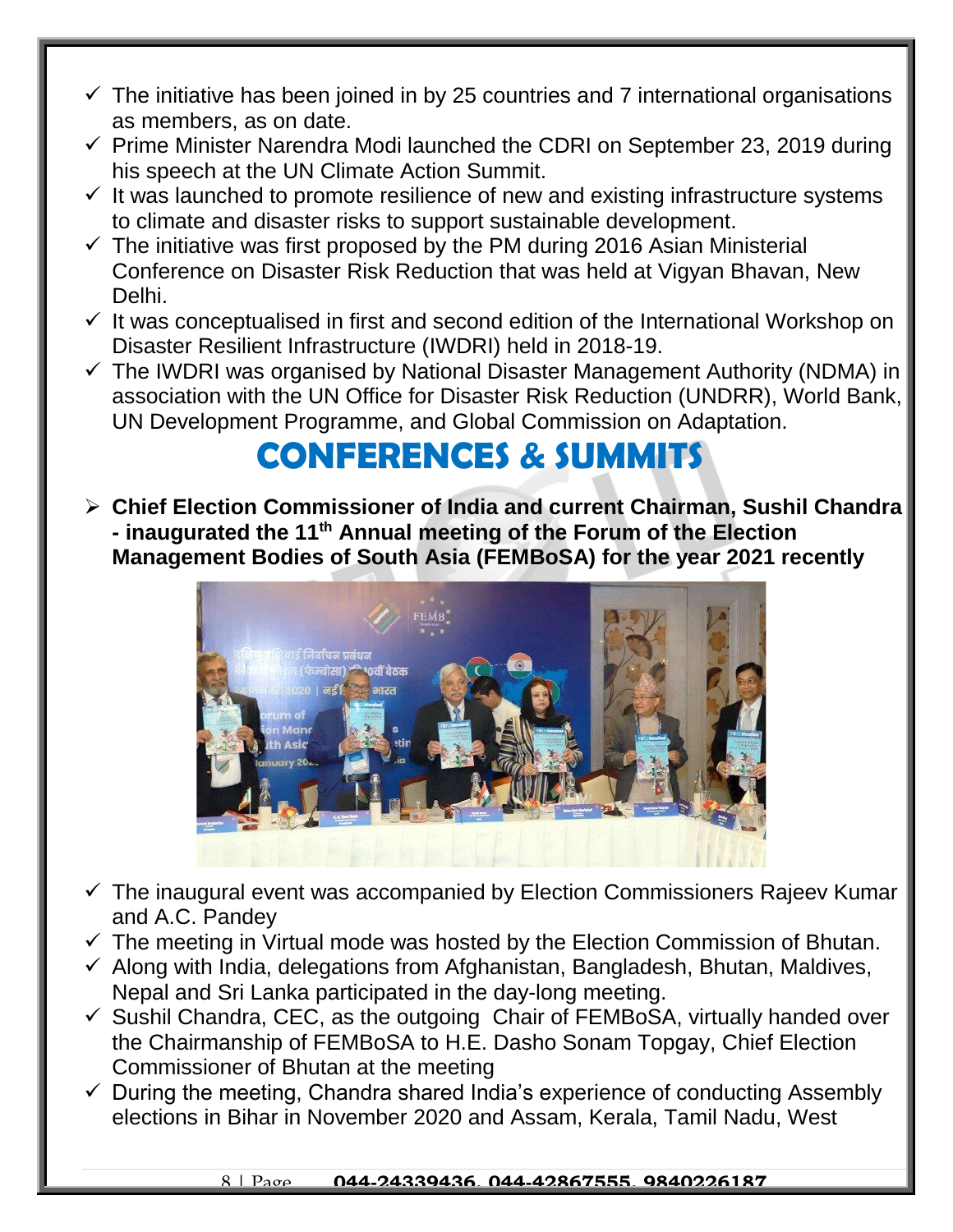Bengal, and Puducherry in March/April 2021 during the tough, testing times of COVID 19 pandemic

- $\checkmark$  The theme of the meeting was 'Use of Technology in Elections'
- $\checkmark$  A Thimphu Resolution was unanimously adopted by the FEMBoSA members to extend tenure of chairmanship to two years during the current pandemic situation

# **SCIENCE, TECHNOLOGY & ENVIRONMENT**

 **Scientists of Central Institute of Fisheries Technology (CIFT), Cochin - have confirmed the first case of poisoning in humans due to pufferfish consumption in India.** 



- $\checkmark$  A 23-year-old man from Veraval in Gujarat complained of giddiness, vertigo, aphasia among other symptoms after he unknowingly ate this poisonous species last year.
- $\checkmark$  The man had consumed Stellate Puffer, also known as Arothron stellatus, which contains tetrodotoxin (TTX), which is said to be about 1,500 times more lethal than cyanide.
- $\checkmark$  The man developed symptoms after 15 minutes of eating pufferfish in May last year.

## **RANKINGS**

- **India - was ranked at 122nd position among 181 countries in Global Youth Development Index, 2020, released by the Commonwealth Secretariat in London**
- $\checkmark$  The triennial rankings of youth development ranked India among the top five risers on the index between 2010 and 2018, alongside Afghanistan, Russia, Ethiopia and Burkina Faso
- $\checkmark$  Singapore ranked at the top position, followed by Slovenia, Norway, Malta and Denmark.
- $\checkmark$  Chad, the Central African Republic, South Sudan, Afghanistan and Niger were ranked at the bottom of the rankings respectively.